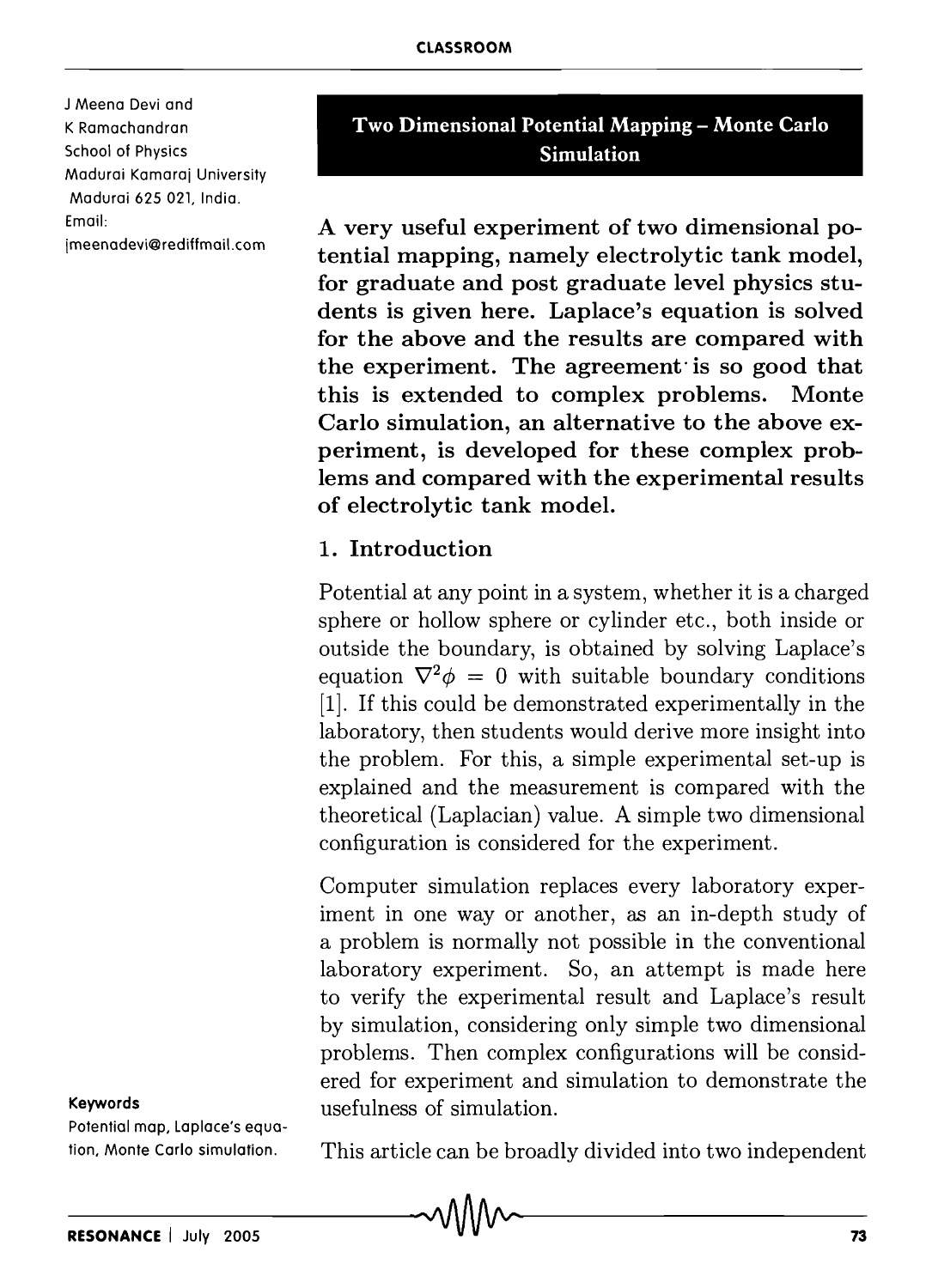An attempt is made here to verify the experimental result and Laplace's result by simulation, considering only simple two dimensional problems.

problems.

• To find'a suitable experimental substitute for Laplace's equation.

• To extend this for complex problems.

# 2. Laplace Equation

Whenever the electric potential *V* corresponding to a given charge distribution is required, the solution to Laplace's or Poisson's equation satisfying the required boundary condition will be found, i.e. the potential  $\phi$ at any point in any configuration is calculated from the Laplace's equation  $\nabla^2 \phi = 0$  with suitable boundary conditions, for that particular configuration.

Consider an example of two parallel plates separated by a distance *D* along the x-axis as shown in *Figure* 1. The one-dimensional Laplace's equation can be written as

$$
\frac{\partial^2 \phi}{\partial x^2} = 0. \tag{1}
$$

This may be solved for  $\phi$  as

$$
\phi = cx + b,\tag{2}
$$



Figure 1. An electrolytic tank model with two brass laminas A and B separated by a distance D.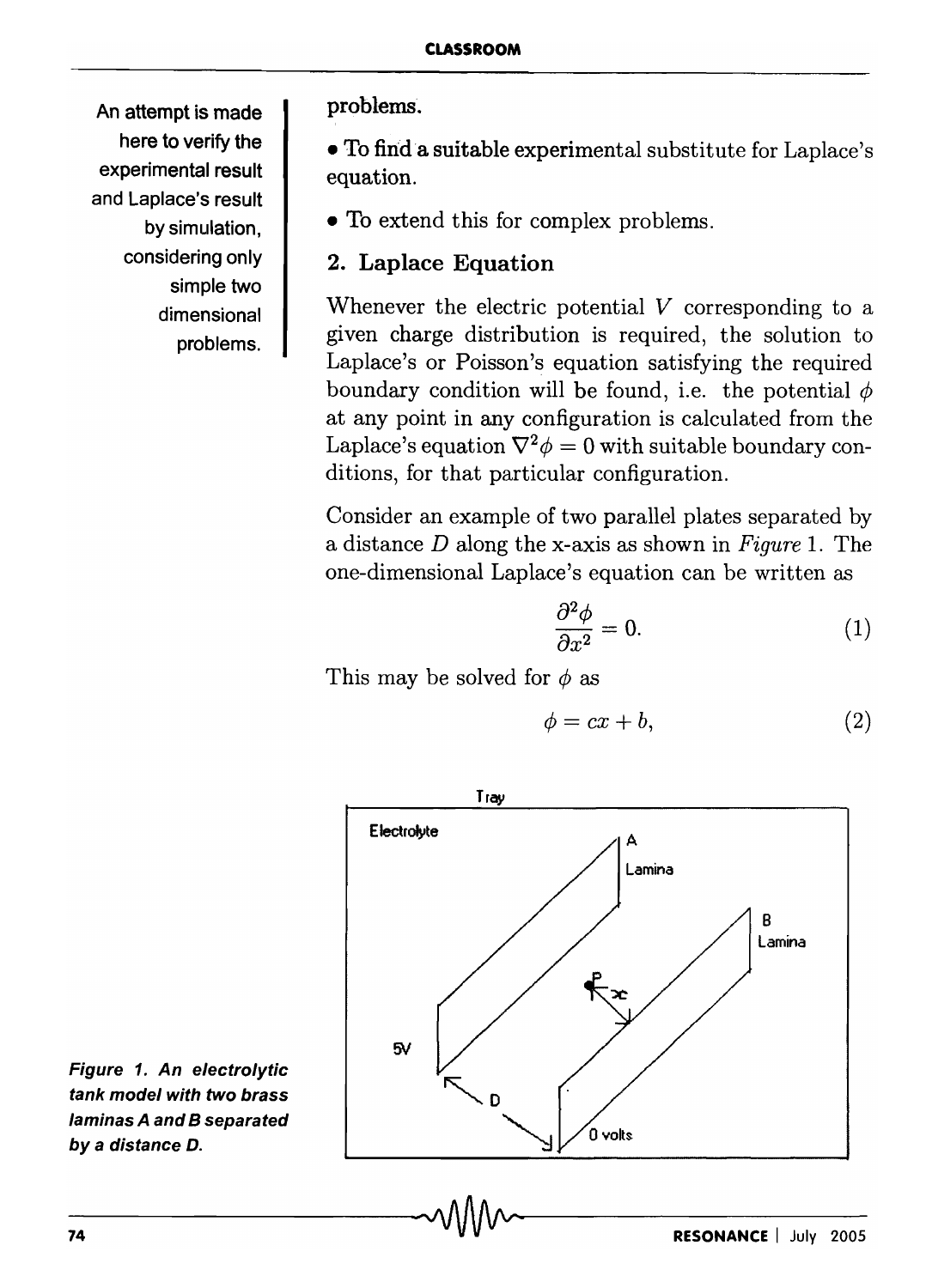where c and *b* are constants, and *x* is the distance from the reference plate (of the two plates) to the point of interest where potential is required. Now the boundary conditions for this problem of two laminas separated by a distance  $D$  are

 $\phi = 0$  for  $x = 0$  (considered as reference plate, plate B)

 $\phi = V$  for  $x = D$  (plate A).

These are applied to (I) to get

$$
c=\frac{V}{D} \quad \text{and} \quad b=0.
$$

Therefore

$$
\phi = \frac{Vx}{D} \tag{3}
$$

will be the general solution, when Laplace's equation is solved for this configuration of two parallel plates. This is the analytical result or the expected result from theory.

# **3. Electrolytic Tank Model**

What is the experiment to verify this analytical result (3), derived in Section 2? Electrolytic tank model is considered to be an effective experiment to study the potential distribution in any two dimensional system. This is demonstrated here.

Consider the same example of two laminas. The lamina (brass) has a dimension of  $10 \text{cm} \times 5 \text{cm} \times 2 \text{mm}$  for length, breadth and thickness. Two such laminas are placed in a tray (of non conductor material like plastic) vertically, separated by a distance of  $D$  (=10cm). A cmcm graph sheet is pasted on the bottom of the tray for making measurements on distances. Then, some electrolyte, usually water and common salt, is poured into the tray to a depth of about Imm (this is the reason why we call it as electrolytic tank model) so that the distribution of the equipotential lines can be measured

**An attempt is made here to verify the experimental result and Laplace's result by simulation, considering only simple two dimensional problems.**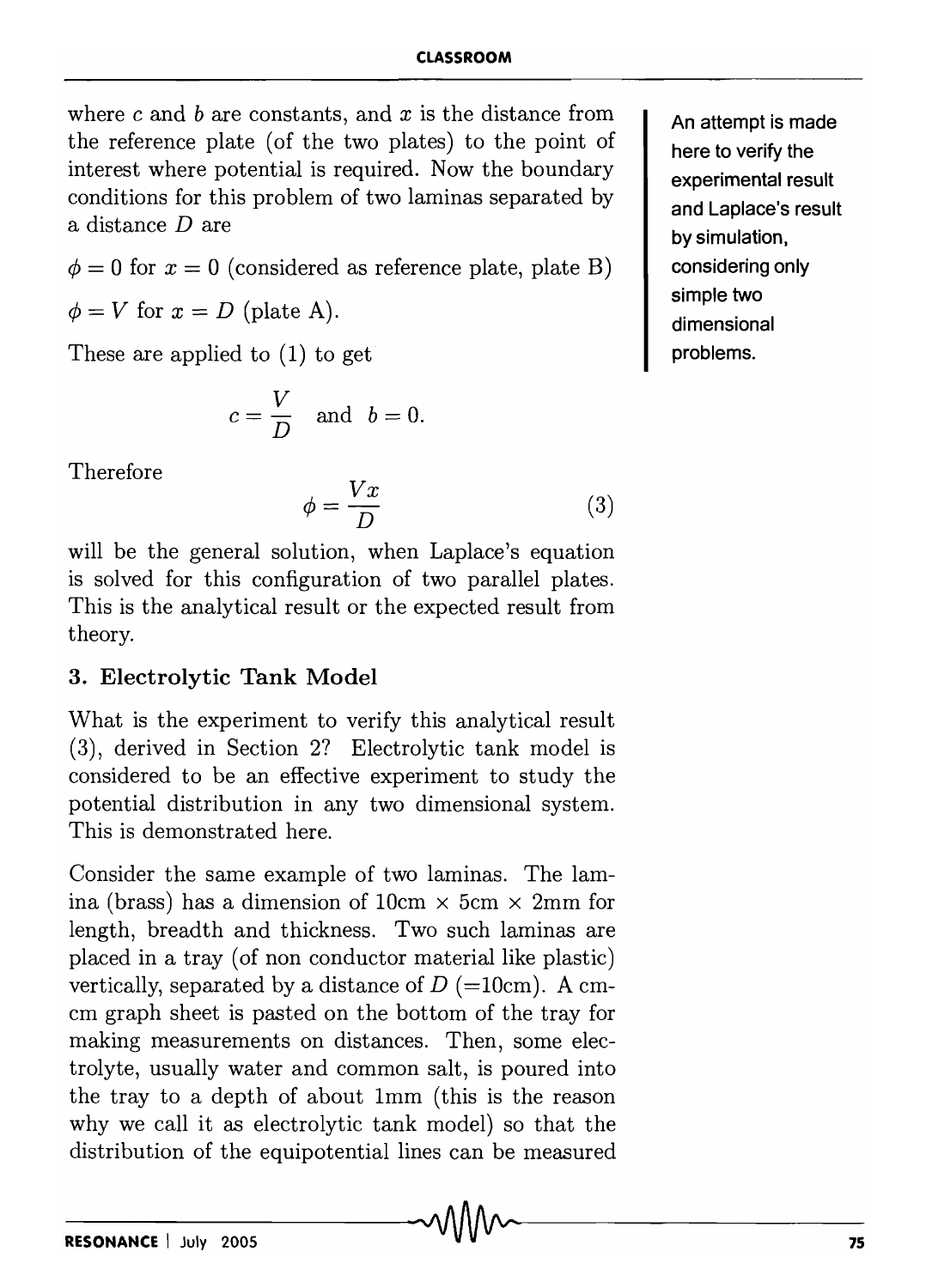A good comparison between the theory and the experiment by electrolytic tank model clearly indicates that the experiment can replace the theoretical investigation for finding out the potential at any point in a two dimensional configuration.

using a multimeter. Two different potentials (+5V and OV) are applied to the plates A and B respectively. Rigid wooden or plastic (and not metal) clamps should be used to keep the laminas in position. A schematic diagram is shown in *Figure 1.* 

Now the potential at any point  $P$  between these two plates can be measured by a high impedance voltmeter preferably a digital voltmeter, with respect to the ground (OV), i.e. with respect to the lamina B. This tank model clearly indicates that the measurements are for the  $x$  direction only, as these plates are placed parallel to the y direction. Now, the potential at various points inside the tank but between the two laminas are measured in terms of distance *x* and tabulated *(Table* 1). The error involved in the experimental measurement of voltage at different points is about 2%.

With the Laplacian result (3) given earlier, the potential at the same points where measurements are done, are calculated and given in the same *Table* 1. A good comparison between the theory and the experiment by electrolytic tank model clearly indicates that the experiment can replace the theoretical investigation for finding out the potential at any point in a two dimensional configuration.

| Distance | Potential in volts |                                        |
|----------|--------------------|----------------------------------------|
| $x$ cm   |                    | Experimental Theory (Laplace)<br>V x/D |
| 1        | 0.47               | 0.51                                   |
| 1.5      | 0.74               | 0.76                                   |
| 2        | 0.97               | 1.02                                   |
| 4        | 1.92               | 2.04                                   |
| 6        | 2.95               | 3.06                                   |
| 8        | 3.96               | 4.08                                   |

 $\sim$ 

Table 1. Two parallel plates separated by a distance.  $V= 5.1V$ ; D= 10cm (Measured with a digital multimeter). Experimental accuracy is .01 V.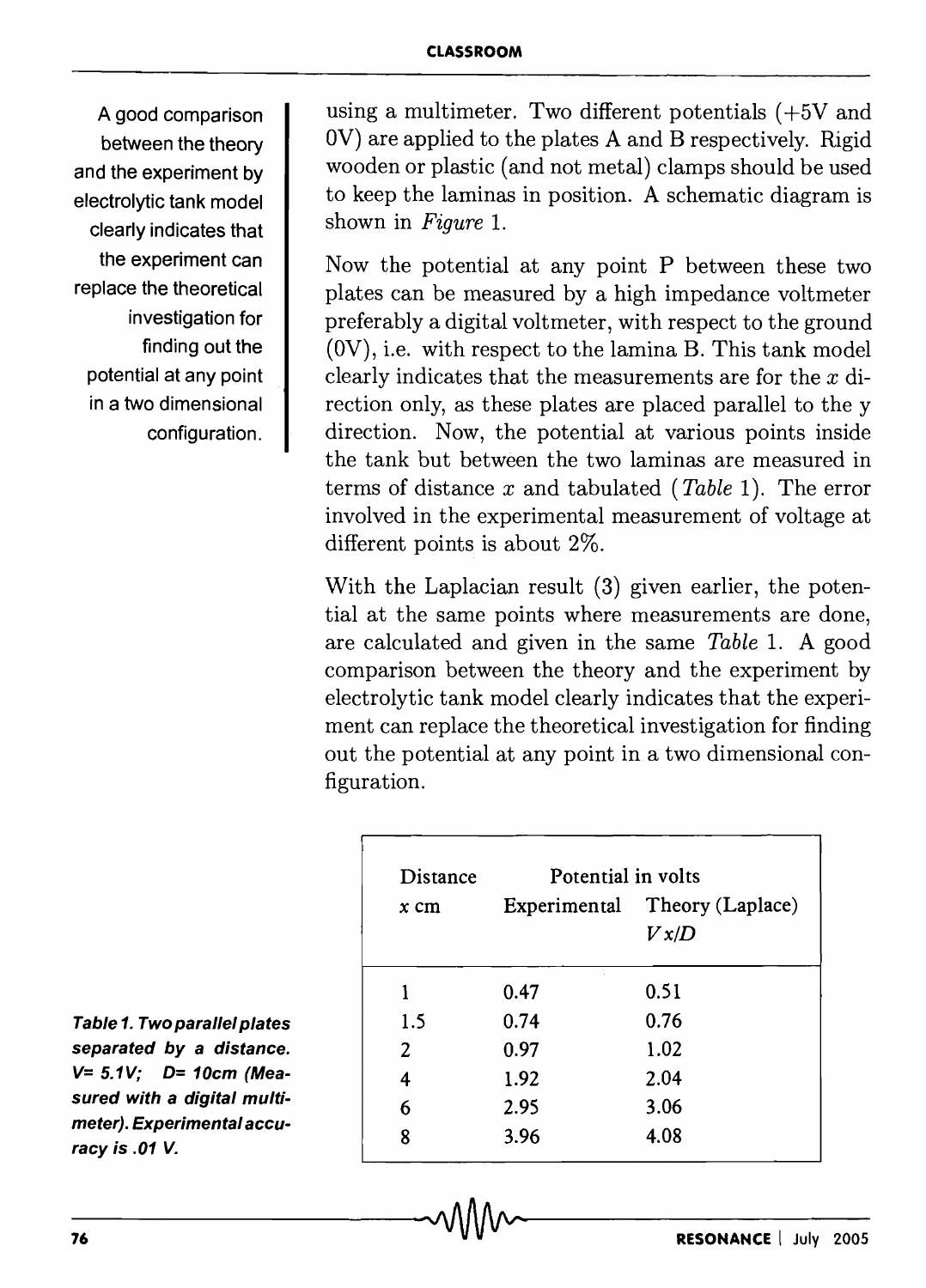In order to justify this claim, we have repeated for other configurations such as two concentric cylinders, two hollow cylinders separated by a distance in the same electrolytic tank model for potential measurement at various points. (These results are not shown here). Every time the comparison with the respective solution of Laplace's equation is found to be very good. Hereafter this experimental setup (electrolytic tank model) will be used for complex two dimensional configurations.

## 4. Monte-Carlo (MC) Simulation

Whenever experiments are complex or experimental facilities are not available in the laboratory, we prefer computer simulation to do the experiment. Monte Carlo simulation can be defined as a numerical technique based on a physical or mathematical model where random numbers are used to solve static problems. That is, time independent activities can be simulated by Monte Carlo method and such simulation is used to mimic the real system, for which the modeling and simulation are done.

A simple example for Monte Carlo is given below [2]. The area of a pond whose shape is irregular can be measured by MC using a pile of stones. Suppose the pond is in the middle of a field of known area *A.* One way to estimate the area of the pond is to throw the stones so that they land at random within the boundary of the field and count the number of splashes that occur when a stone lands in a pond. The area of the pond  $F_n$  is approximately the area of the field times the fraction of stones that makes a splash, ie.,

$$
F_n=A\frac{n_s}{n},
$$

where  $n_s$  is the total number of splashes and  $n$  is the total number of throws.

# 5. Electrolytic Tank and MC Simulation

In this section, we try to study experimentally a com-

Monte Carlo simulation can be defined as a numerical technique based on a physical or mathematical model where random numbers are used to solve static problems.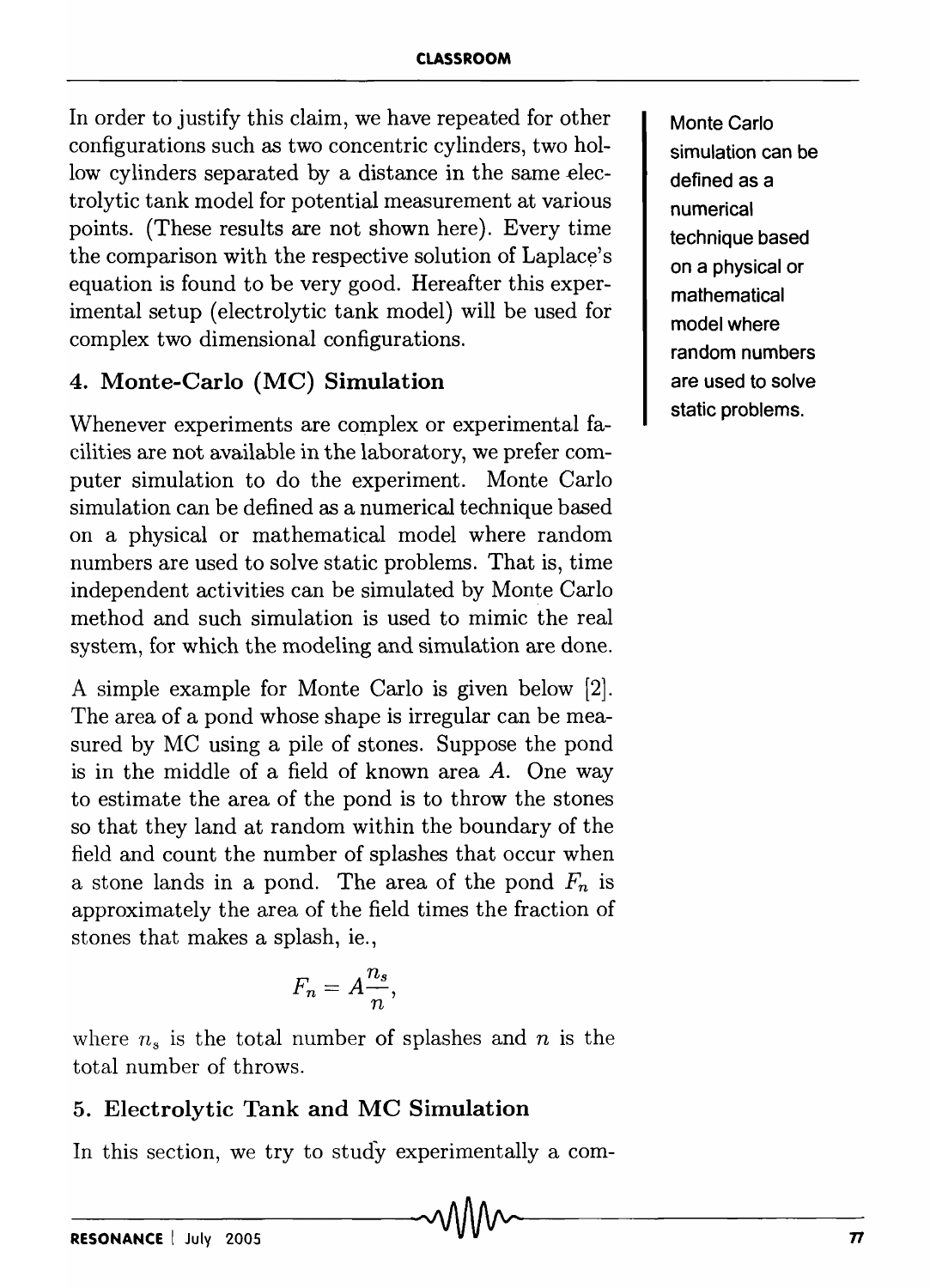

Figure 2. Three laminas forming a closed triangle. P is the point at which potential is evaluated.

plex two-dimensional system for potentials and then do simulation for the same. For example, we want to solve Laplace's equation for the case shown in *Figure* 2, where three laminas are placed in a triangular shape. Finding a theoretical solution for this will be really complex. But measurements are easily possible with the electrolytic tank model as explained earlier, to find the potential distribution inside the three plates.

Three laminas AB, BC, CA of the same dimensions as given earlier are arranged in a triangular shape without touching each other at the corners. These plates AB, BC, CA are given voltages 1.5V, 1.5V, 3V respectively. Electrolyte is taken as usual in the tray. Then voltage at different points (P) within the enclosed triangle *(Figure*  2) is measured and displayed in *Figure* 3. The error involved in the experimental measurement of voltage at different points is around 4%.

If the voltages at various points are required, then we have to solve Laplace's equation in two dimensions



Figure 3. Comparison ofex-· perimental and simulation results (triangle).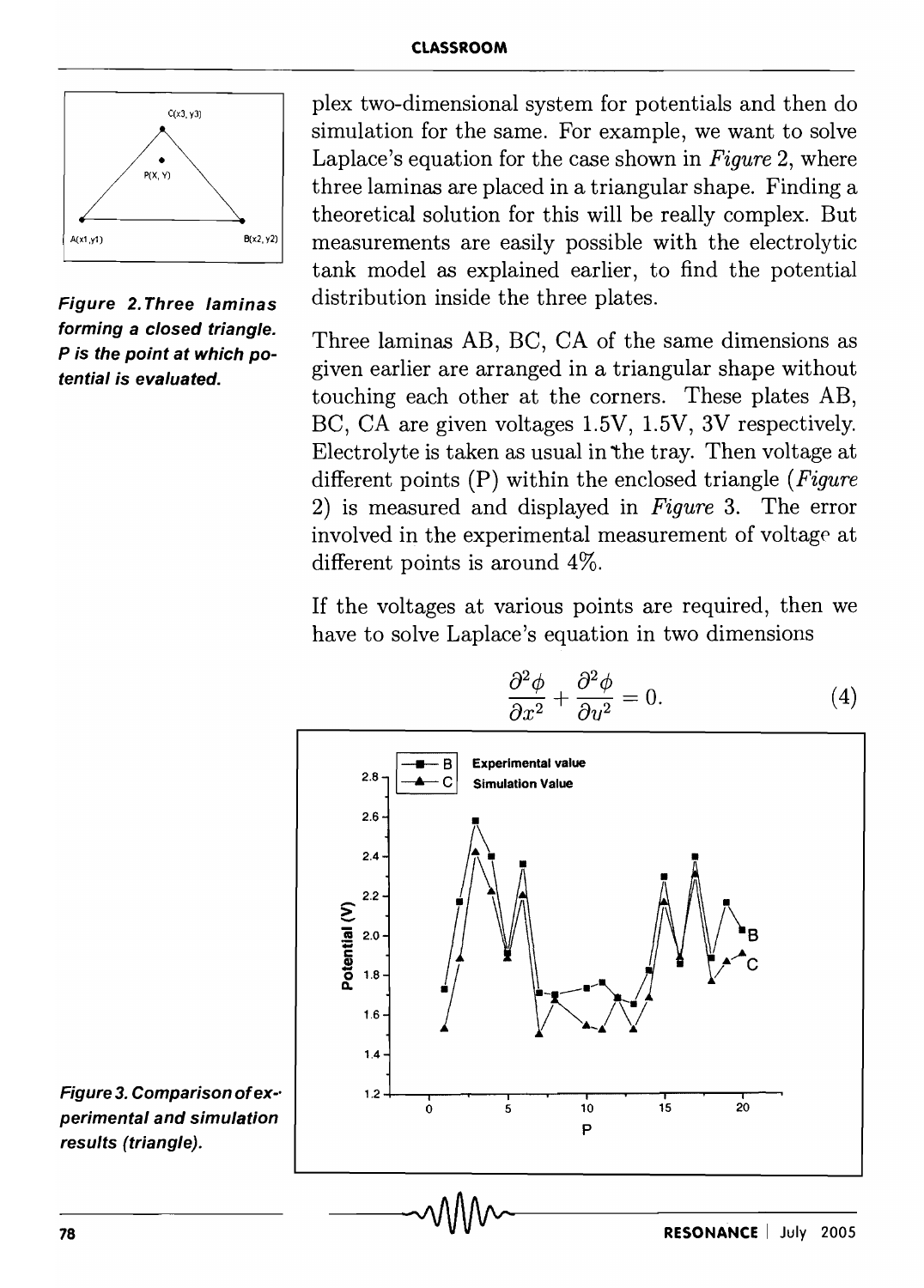The boundary conditions for this configuration *(Figure*  4) could not be easily spelt out and this makes the problem difficult. But from the previous example we know very well that the measurements from the electrolytic tank will be alright for the potential distribution as the experimental results reproduce Laplace's results. Similarly we have shown that MC simulation could explain very well the experimental results. So, here we carry out MC simulation to work out the potential distribution rather than solve Laplace's equation.

# 6. Application of MC Simulation to the Triangular Problem

1. The vertices of the triangle as seen from the electrolytic tank model are taken as the input. Let them be  $A(x_1, y_1), B(x_2, y_2)$  and  $C(x_3, y_3)$ . Actually in the experiment they are (2.5,1), (15,1), (8,12.5). Refer *Figure 4.* 

2. Consider a point  $P(X, Y)$  where experimental measurement is done and for which simulation is intended.

3. Randomly some point  $D(x, y)$  is chosen using the random number generator twice for *x* and *Y* coordinates.

4. Then it is checked whether it falls inside the triangle ABC or outside it. This is decided as follows. The lengths of the three sides of the triangle are calculated in terms of the coordinates of the vertices and these lengths are denoted by *a*, *b*, *c*. Since the circumference  $s = \frac{a+b+c}{2}$ , area of triangle  $ABC = \sqrt{s(s-a)(s-b)(s-c)}$ . If we consider that the random point  $D(x, y)$  falls within the triangle ABC, then Area of  $\triangle ABC =$  Area of  $\triangle ABD +$  $\Delta ACD + \Delta BCD$ . If this condition is not satisfied, then  $D(x, y)$  lies outside the triangle ABC and that point is rejected.

5. Now, consider the case of point  $D(x, y)$  lying within the triangle ABC (termed success). Then we have to find out in which of the three small triangles this point

Figure 4. Three laminas forming a closed triangle. P is the point at which experimental measurement is done. D is the random point.

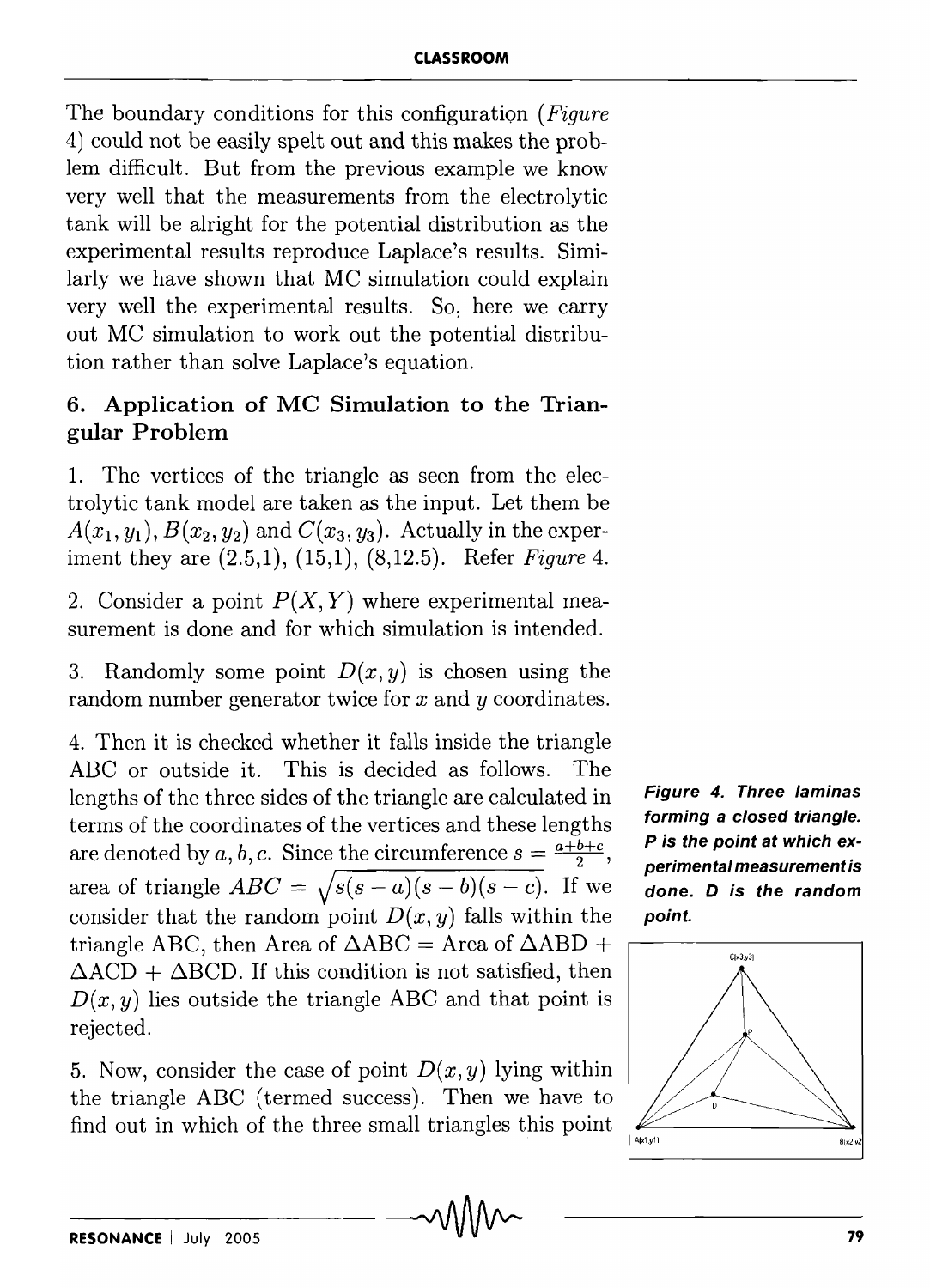#### **CLASSROOM**

lies. Let us assume that it lies in triangle ABP as shown in *Figure* 4. If the area of the triangle  $\triangle ABP = Area$  of  $\triangle ABD + \triangle ADP + \triangle BPD$ , then the point D lies inside the  $\triangle ABP$ . If it is not equal, then the same procedure is repeated for  $\triangle BCP$  and  $\triangle CAP$ . At least for one of the three cases this condition will be satisfied. In this way, this procedure is repeated for a large number of trials.

6. Let  $N_A$ ,  $N_B$ ,  $N_C$  denote the number of successes out of *N* trials that fall within triangles ABP, BCP, CAP respectively. A suitable program is written for this and executed for different trials from 10,000 to 1,00,000. Then the voltage at point P is calculated, using elementary statistics [3], as

$$
V_P = \frac{(N_B N_C V_A + N_A N_C V_B + N_A N_B V_C)}{(N_A N_B + N_B N_C + N_C N_A)}.
$$

(This is discussed in detail in Appendix 1). The results from the simulation program along with the experimental results of electrolytic tank are displayed graphically in *Figure* 3. The agreement between the experiment and simulation is quite good, the average deviation being about 7% and the maximum around 14%. This shows that Laplace solution can be very well replaced by simulation and that our modeling and simulation is reliable.

To justify this result another complex problem is considered. Four laminas of the same dimensions as given earlier are arranged in a quadrilateral shape without touching each other at the corners and they are given voltages 1.5V, 3V, 5V,and 6V respectively as shown in *Figure 5.*  Electrolyte is taken as usual. Then voltages at different points within the enclosed region are measured and displayed in *Figure* 6. The typical error in these measurements in about 2%. Monte Carlo simulation is done for this quadrilateral in a similar way to that for the triangular configuration.



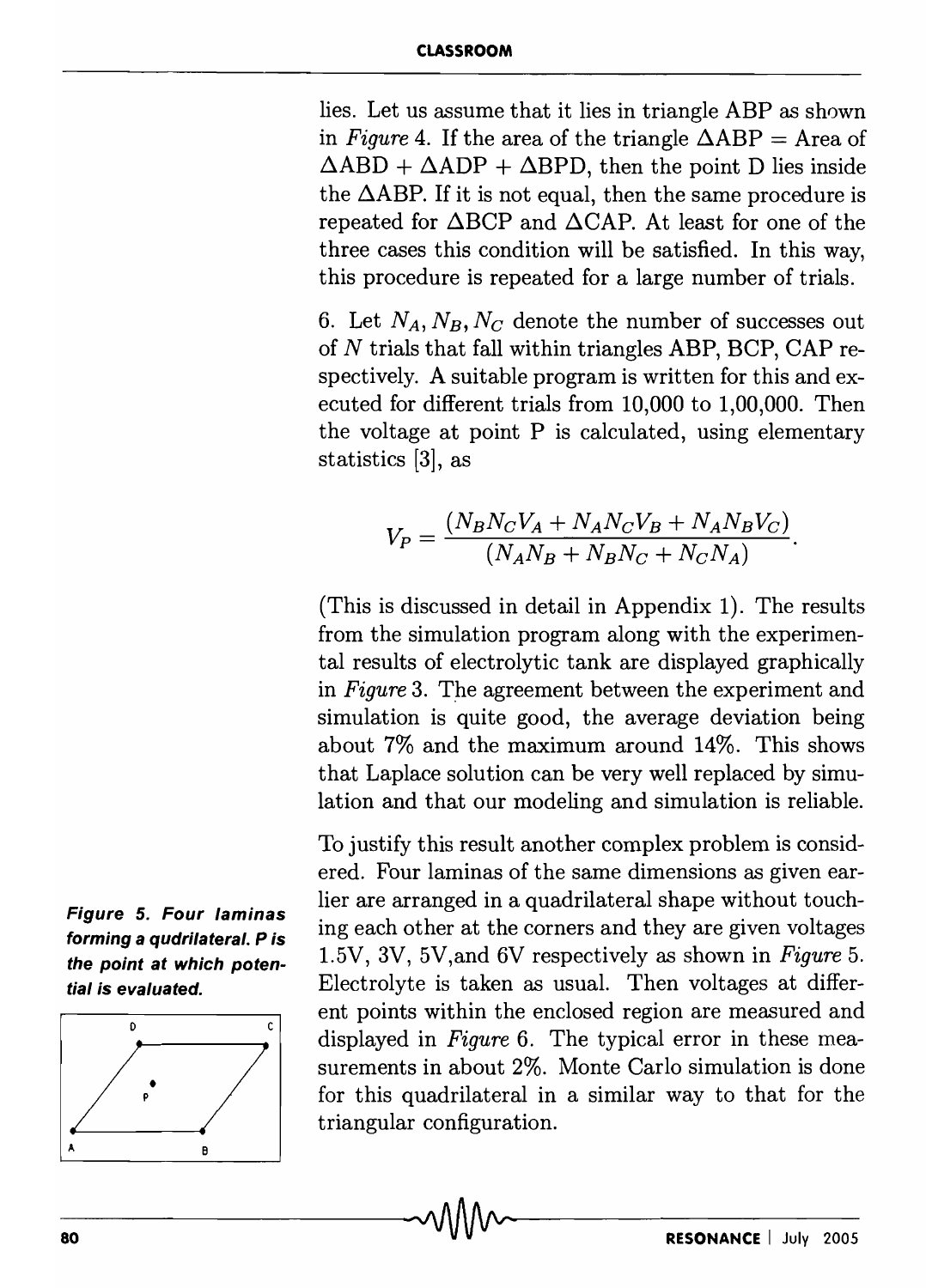

**Figure 6. Comparison of experimental and simulation results (quadrilateral).** 

The potential at point P of the enclosed space can be determined as earlier. Here we will have four triangles *(Figure* 7) within the quadrilateral and so the algorithm given earlier for the triangular case is adapted to this problem. Using elementary statistics [3],

 $V_P =$ 

$$
\frac{N_B N_C N_D V_A + N_A N_C N_D V_B + N_A N_B N_D V_C + N_A N_B N_C V_D}{N_B N_C N_D + N_A N_C N_D + N_A N_B N_D + N_A N_B N_C},
$$

where  $N_A$ ,  $N_B$ ,  $N_C$ ,  $N_D$  denote the number of successes out of  $N$  trials that fall within triangles ABP, BCP,



**Figure 7. Four laminas forming a quadrilateral. P is the point at which potential is evaluated.**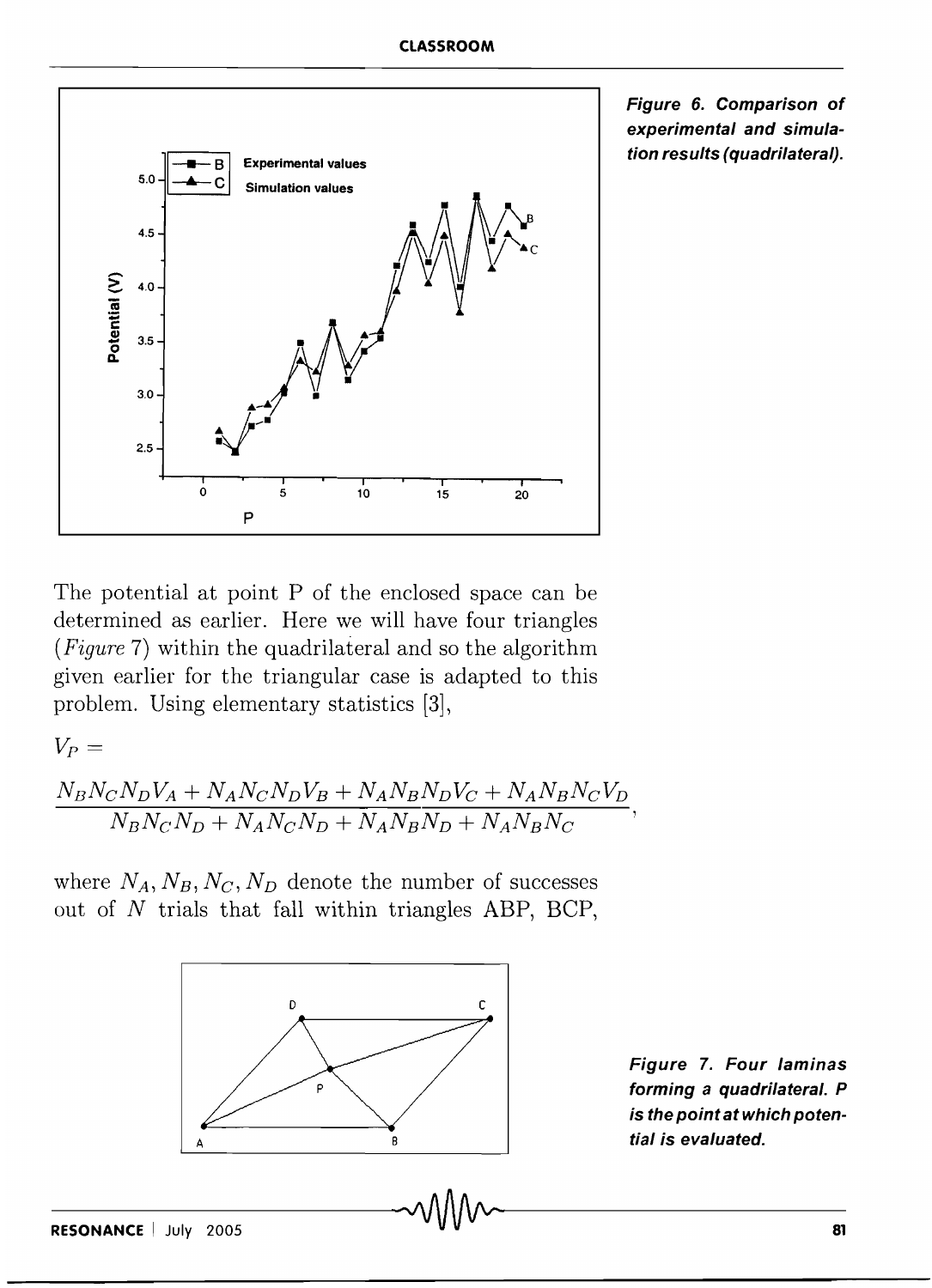#### Suggested Reading

- [1] R Reitz, F J Milford and R W Christy, *Fundamentals of Electromagnetic Theory,* III Edition, Narosa Publishing House, New Delhi, 1998.
- [2] Harvey Gould and Jan Tobochnik,An *Introduction to Computer Simulation Methods,* II Edition, Addison-Wesley Publishing Company Inc., 1996.
- [3] Donard de Cogan and Anne de Cogan, Applied *Numerical Modelling for Engineers,*  Oxford University Press, Inc., New York, 1997.

CDP, DAP respectively. Using the above formula, the potential at different points inside the enclosure is determined. These are displayed graphically in *Figure 6.*  The error involved in the measurement of voltage by simulation at different points is about 1%. The maximum difference between the experiment and simulation in the quadrilateral configuration is around 7%. So the agreement between them may be considered fairly good.

## 7. Conclusion

The whole idea of this article is to find a substitute for Laplace's equation  $\nabla^2 \phi = 0$  in electromagnetic theory.

a) We have proved experimentally that electrolytic tank model can be very well considered as a substitute for  $\nabla^2 \phi = 0$ , i.e., instead of solving the problem theoretically, one can straight away do the experiment to study the potential distribution in a system.

b) We tried this electrolytic tank model experiment for complicated cases, the triangular and quadrilateral configurations, where Laplacian results are not available.

c) Since Monte Carlo simulation is one of the alternative tools to study any complex problem, we proceeded to simulate theoretically the results of triangle and quadrilateral. The model, simulation and the results agree very well with the experimental (electrolytic tank model) measurements.

We conclude by saying that Monte Carlo simulation is the best alternative tool for both theory and experiment. Here we have developed our own software and no readymade software is used. This will help the beginners also to model and simulate simple physical problems. Similarly, the experimental electrolytic tank model can also be practiced for physics students.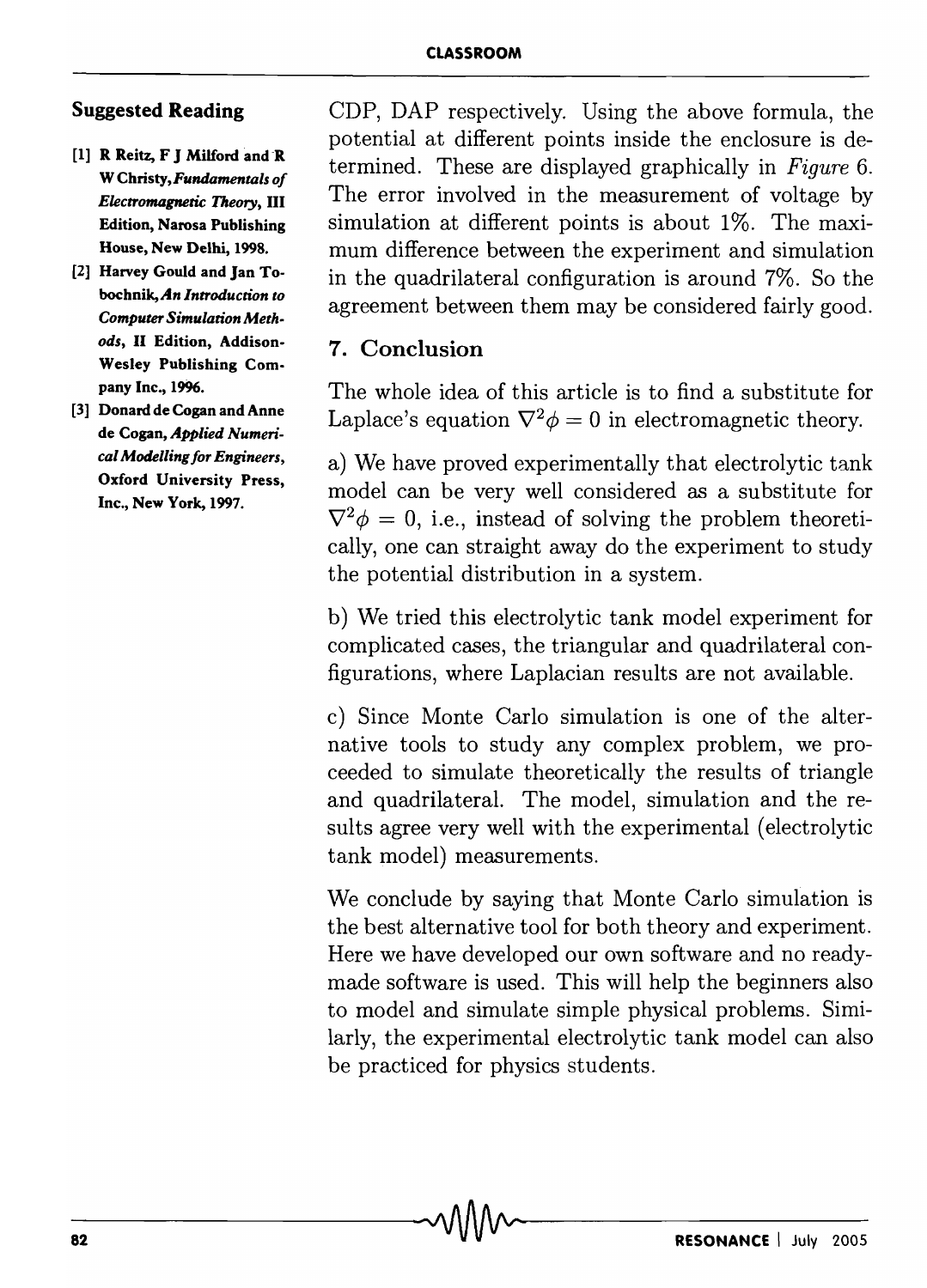#### **Appendix 1**

The probability of a random event  $A$ , is evaluated quantitatively by means of some number

$$
n = P(A). \tag{A1}
$$

For example, if there are *q* number of exhaustive, mutually exclusive and equally likely cases of an event and suppose that  $p$  of them are favorable to happening of an event A, then the mathematical probability of the event *A* is defined as

$$
P(A) = \frac{p}{q}.\tag{A2}
$$

Let us say, in  $(m + n)$  number of trials, m trials are in favor of the event  $A$  to happen, then

$$
P(A) = \frac{m}{m+n}.\tag{A3}
$$

Now, we extend this equation (A3) to a case of two infinitely long rods *A* and *B* separated by a distance in the x-axis. If *N* is the total number of times the trial is attempted, then the event (hitting the rod *A* or the trial point being closer to A than  $B$ ) happens  $N_A$  times and so the probability of event A happen is  $N_A/N$ . Similarly on rod B it is  $N_B/N$ . Now, let us assume that rod A is applied with a voltage  $V_A$  and rod *B* with a voltage  $V_B$ .

At any point on the x-axis between the two rods *A* and *B*  the voltage will be given in terms of the total probability, as both contributions will determine the voltage at any point *x.* That is

 $(N_A + N_B)V(x) = N_A V_B + N_B V_A$ 

i.e.  $N_A V_B$  is the contribution to rod *A* and  $N_B V_A$  to rod *B.* 

Therefore

$$
V(x) = \frac{N_A V_B + N_B V_A}{N_A + N_B}.\tag{A4}
$$